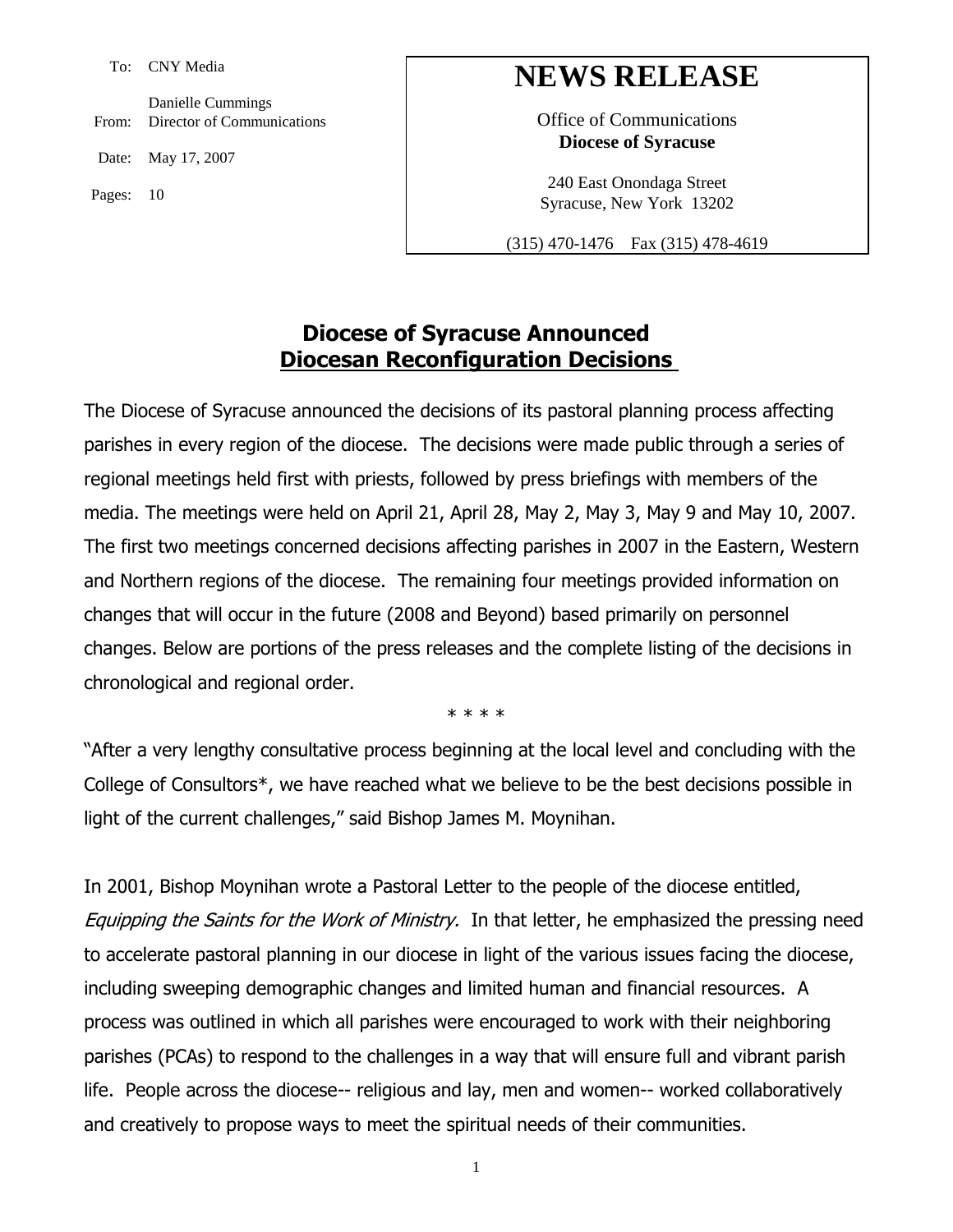At Thanksgiving, Pastoral Carea Areas presented their plans to Bishop Moynihan for his consideration. Over the course of 4 months, all plans underwent a lengthy review and analysis as well as an evaluation of current sacramental, financial and demographic information.

"Now is the time to bring their hard work to fruition," said Moynihan. "I know some of today's announcements will deeply affect the people of this diocese. This region, like all of our regions, has a rich history of faithful people who cherish the memories that are found in their parishes. I also know that as a people of faith they too realize we cannot ignore the challenges before us. We must be open to the Holy Spirit and do what we are all called to do in order to strengthen our church for tomorrow."

The **2007** decisions for the **Eastern Region** are as follows:

- St. Patrick Mission, Williamstown will formally close as of August 16, 2007. It has not been active since 2005.
- St. Ann Mission, Glenmore will close as of August 16, 2007.
- St. Mary Mission, North Brookfield will close as of August 16, 2007
- St. George Church, Utica will close, effective August 16, 2007
- St. Joan of Arc Church, Morrisville will become a mission of St. Mary Church in Hamilton, effective August 16, 2007.
- St. Leo Church in Holland Patent and St. Ann Church in Hinckley will merge into one site.
- St. Anthony Church and St. Agnes Church in Utica will collaborate to provide a plan for merger.
- Our Lady of Lourdes, Utica and Our Lady of the Rosary, New Hartford will dialogue about a possible future relationship in meeting the spiritual needs of their faith communities.
- St. Mary of the Assumption and St. Peter in Rome, which are presently linked, will begin the process to merge.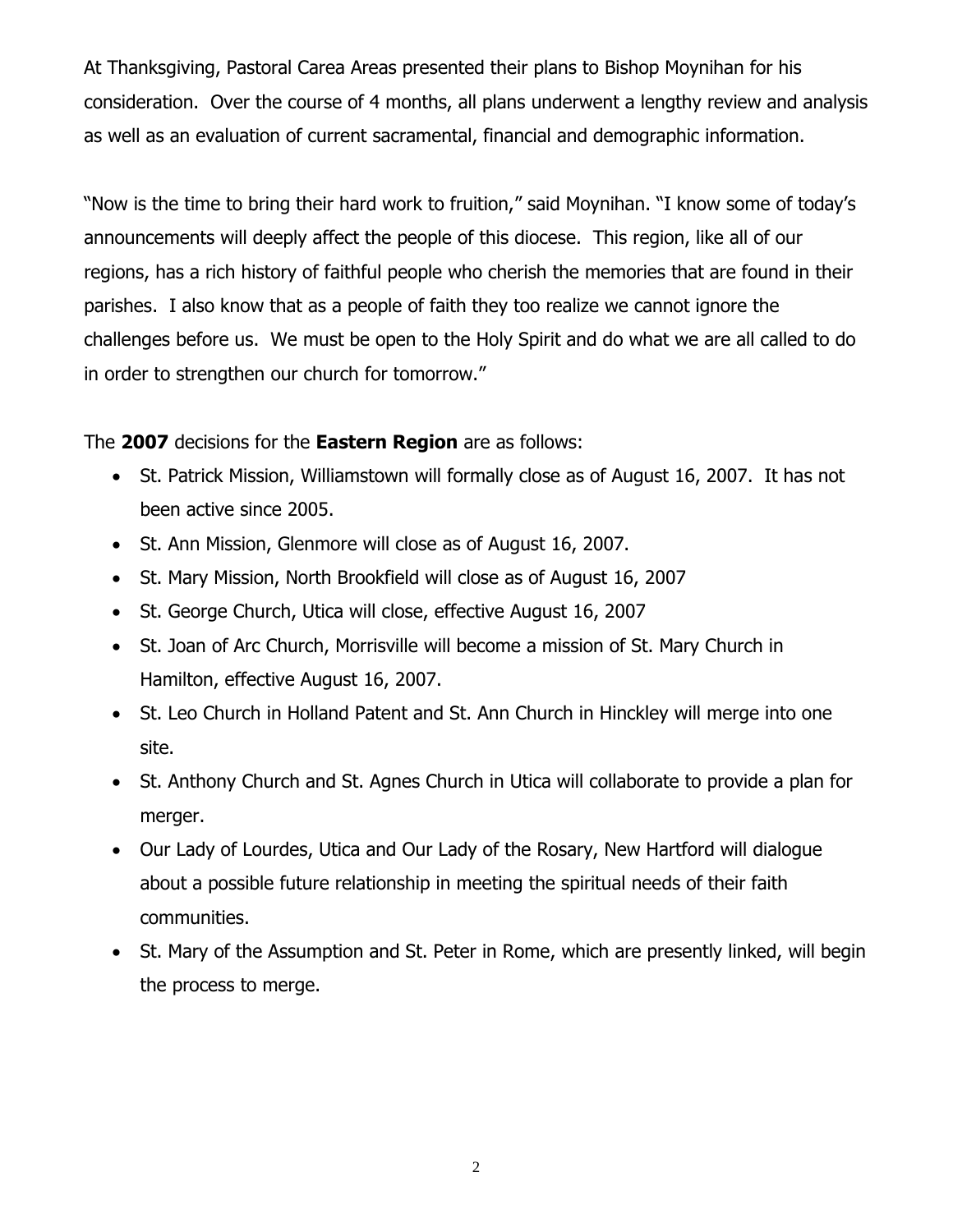The **2007** decisions for the **Western/Northern Region** of the diocese are as follows:

- St. Leo Church in Tully, St. Joseph Church in Lafayette, and Immaculate Conception Church in Pompey will merge to become one parish. They are directed to present a plan for the site of that parish and its Church by July 1, 2008.
- The care of St. Patrick Mission in Otisco will be committed to the care of Corpus Christi Church in South Onondaga on August 16, 2007.
- St. Peter Mission in Split Rock will close on August 16, 2007. The care of St. Peter Mission's territory and people remain committed to St. Michael's Church on Onondaga Hill.
- St. Stephen Church in Syracuse will close on August 16, 2007. The care of St. Stephen's people will remain committed to the Basilica of the Sacred Heart, Syracuse.
- St. Agnes Church, Brewerton, St. Michael Church, Central Square, St. Mary Church, Cleveland, and St. Bernadette Mission, Constantia will begin a facilitated conversation leading to plans for a merger and a new Church to serve this rapidly growing area.
- St. Ann Church, Syracuse and St. Charles Borromeo Church will be linked on August 16, 2007.
- St. Peter Church in Syracuse will merge into Our Lady of Pompei Church in Syracuse ending the current linkage.
- St. John the Evangelist Church in Syracuse will become a mission of the Cathedral of the Immaculate Conception, Syracuse.
- St. John the Baptist Church and Holy Trinity Church in Syracuse will merge ending their current linkage.
- St. Andrew Church, Syracuse and St. Lucy Church will merge ending their current linkage.
- St. Therese Church, Syracuse and Our Lady of Solace Church, Syracuse will merge ending their current linkage.
- St. Mary Mission in Jamesville will close on July 1, 2007. The care for its area and people will be entrusted to Holy Cross Church in DeWitt.
- Immaculate Conception Church in Fulton and Holy Family/ St. Michael's Church in Fulton will formally merge. The church communities will become one religious corporation and select one permanent site.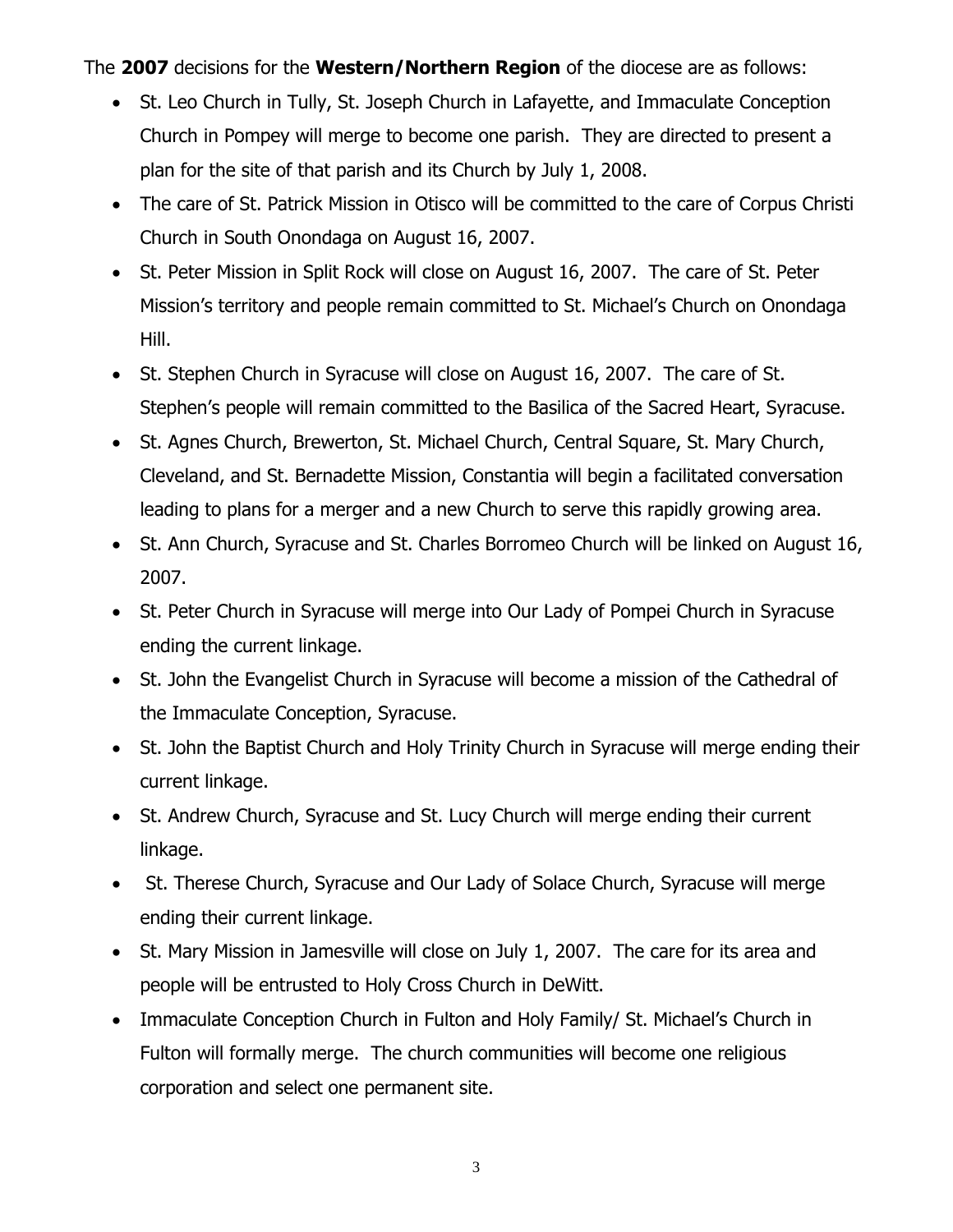The **2008 and Beyond** decisions for the **Southern Region** of the diocese are as follows:

- St. Casimir Church and St. Joseph Church, Endicott will merge upon the retirement of the current pastor of St. Casimir.
- Christ the King Church, Endwell and Our Lady of Angels, Endwell will merge. Upon the retirement of the pastor of Our Lady of Angels or the pastor of Christ the King, a new pastor will be appointed with the understanding that upon the retirement of the remaining pastor the two churches will merge.
- St. Ambrose in Endicott will be linked with Most Holy Rosary Church in Maine upon the retirement of either pastor.
- St. Andrew Church and St. John the Evangelist Church in Binghamton will merge in 2008.
- Blessed Sacrament Church in Johnson City and St. Vincent de Paul Church in Vestal will be linked in 2008.
- St. Thomas Church and St. Patrick Church in Binghamton will be linked on July 1, 2008. In 2007, St. Thomas Church will receive a temporary administrator, who shall work with the pastor of St. Patrick Church to establish, by March 1, 2008 the method of linkage.
- St. Catherine of Siena Church and St. Christopher Church in Binghamton will merge in 2008.
- St. Mary of the Assumption Church and St. Paul's Church in Binghamton will be linked in 2008.
- St. Mary of Kirkwood, St. Joseph Church in Deposit, Our Lady of Lourdes Church in Windsor and St. Joseph Church in Sanitaria Springs shall provide the bishop with a method to activate their plan of having two priests serve their communities. The plan should be submitted before July 1, 2008.
- The plans for the parishes of Chenango County: St. Theresa, New Berlin, St. Bartholomew, St. Paul, Norwich, St. John Bainbridge, St. Agnes Mission, Afton, St. Malachy, Sherburne, Immaculate Conception, Greene, St. Joseph Oxford will be announced at a later date after interdiocesan dialogue is completed.
- Parishes presently unchanged which may be involved in future collaborations are: St. James Church in Johnson City, Our Lady of Sorrows Church in Vestal, St. Anthony Church in Endicott, and Our Lady of Good Counsel Church in Endicott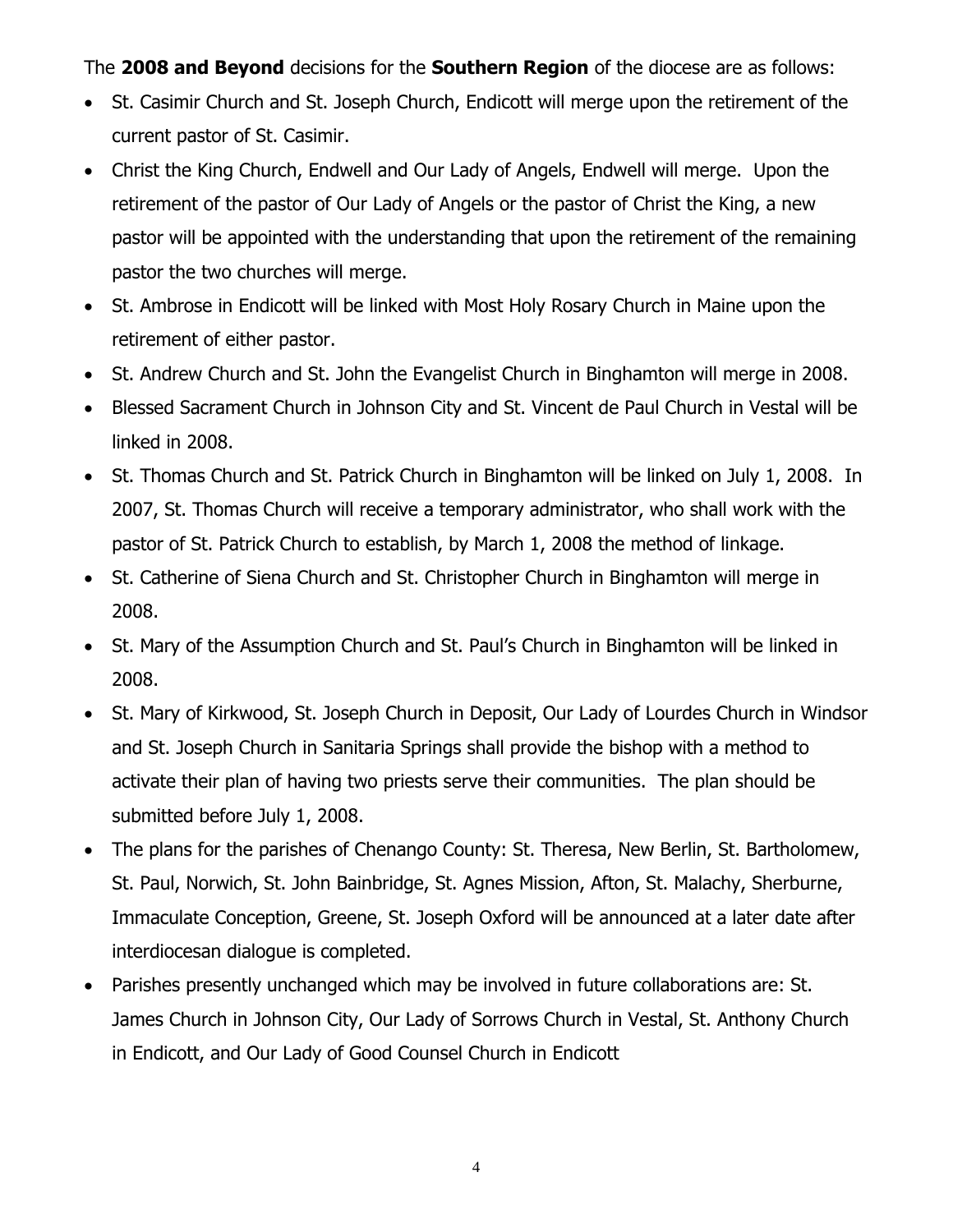# The **2008 and Beyond** decisions for the **Western Region** of the diocese are as follows: Cortland County and Whitney Point

• The parishes and missions of Cortland County together with St. Patrick's in Whitney Point will have a diocesan facilitated conversation about their future with the ministry of three

priests. The Cortland County parishes and missions are:

Our Lady of Perpetual Help, Cincinnatus

St. Anthony of Padua Church, Cortland

- St. Lawrence Mission, DeRuyter
- St. Margaret Church, Homer
- St. Mary Church, Cortland
- St. Patrick Church, Truxton
- St. Stephen Church, Marathon
- O'Heron Newman Hall at SUNY Cortland

## Onondaga County

- Upon a change in pastors at either St. Mary Church in Skaneateles or St. Patrick in Jordon, the parish in Jordon will become a mission of St. Mary Church.
- Upon the retirement of the current priest in residence, Our Lady of Good Counsel Church in Warners will close. Its people and territory will be entrusted to the pastor of St. Joseph Church in Camillus.
- Upon the retirement of the current pastor of St. Brigid-St. Joseph Parish, Syracuse, the parish will merge with St. Patrick Church, Syracuse.
- Upon a pastor change at either St. Cecilia Church in Solvay or Our Lady of Peace Church in Lakeland these two parishes will be linked with one pastor.
- When the pastor of either Immaculate Heart of Mary Church or St. Joseph the Worker Church, Liverpool retires, a new pastor will be appointed to the open pastorate. Upon the retirement of the remaining pastor, these parishes will be linked.
- The parishes of St. Stephen Church, Phoenix, St. John Church and Christ the King Church in Liverpool will enter a facilitated conversation to study the changing demographics of their area and recommend pastoral strategies for the future.
- Upon a change in either pastor, St. Mary Church, Baldwinsville and St. Augustine Church in Baldwinsville will be linked.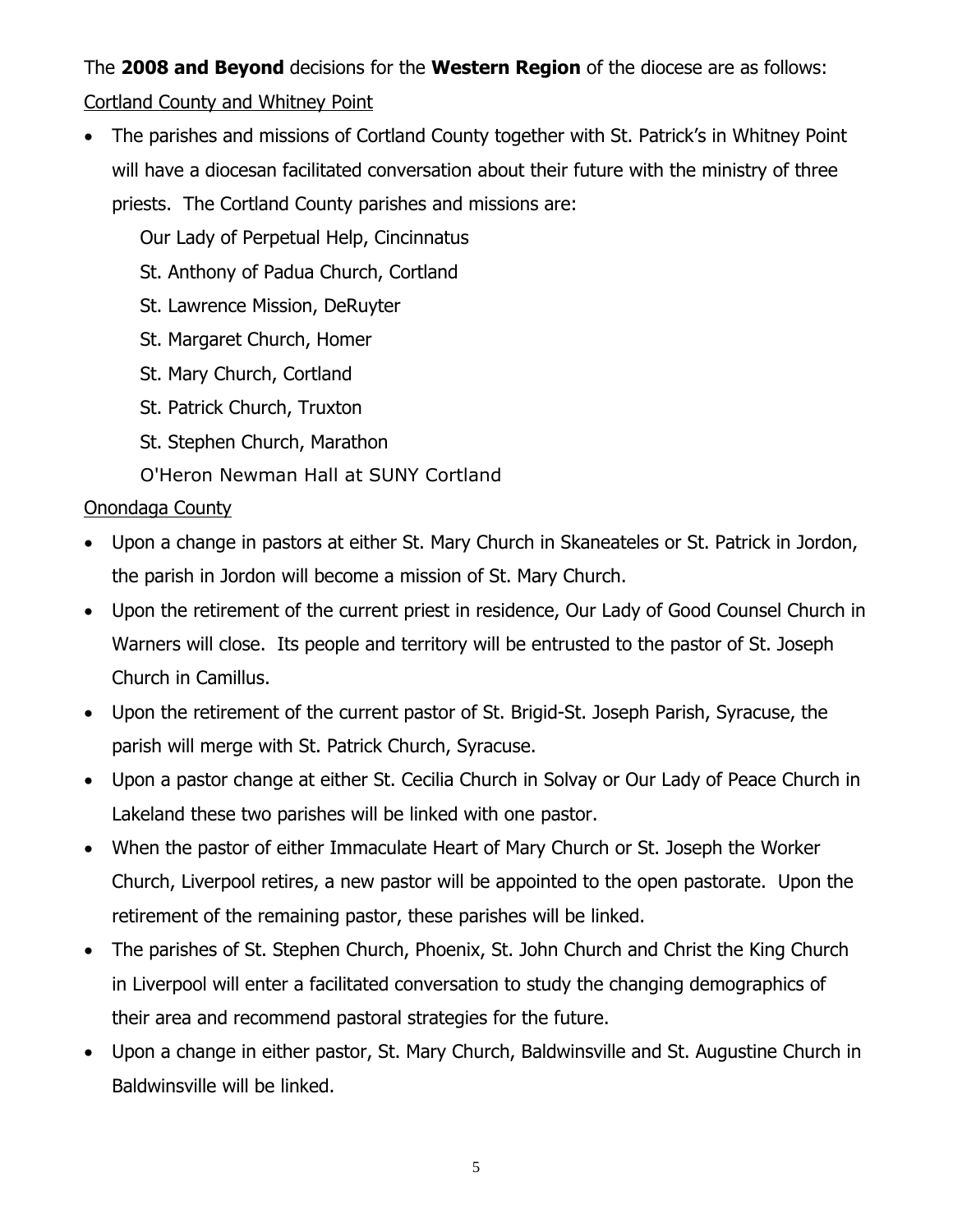- Upon a change in either pastor/administrator, the parishes of St. Vincent de Paul and Transfiguration in Syracuse will merge.
- The parishes of St. James, Our Lady of Lourdes and St. Anthony of Padua in Syracuse will continue their dialogue by making recommendations to the bishop on how to implement their plan to serve the area with one pastor at one site.
- Parishes presently unchanged which may be involved in future collaborations are: Holy Family Fairmont, St. Rose of Lima in North Syracuse, Assumption Conventual Church in Syracuse, Most Holy Rosary Church in Syracuse, Blessed Sacrament Church in Syracuse, St. Matthews Church in East Syracuse, St. Daniel Church in Lyncourt, St. Mary in Minoa and St. Francis in Bridgeport, St. Ann in Manlius, St. James in Cazenovia, Immaculate Conception in Fayetteville, St. Francis Xavier in Marcellus and St. Patrick Church in Chittenango, and St. Elizabeth Ann Seton in Baldwinsville.

# The **2008 and Beyond** announcements for the **Northern Region** of the diocese are: City Of Oswego

- St. Paul Church in Oswego, which will have a newly appointed pastor in 2007, will be entrusted with the sacramental ministry at Hall Newman Center in 2008.
- St. Peter Church and its mission at Sacred Heart in Scriba will close upon the retirement of the current administrator of St. Peter Church. At that time, the people of these churches will be asked to join the community at St. Paul's.
- St. Joseph and St. Stephen's Church will be linked upon the completion of the term of the current pastor of St. Joseph's in 2008.
- St. Mary of the Assumption Church in Oswego shall be entrusted with the care of Our Lady of the Rosary **Mission** in Hannibal in 2008. (See Hannibal)

#### Hannibal

 Our Lady of the Rosary Parish in Hannibal, which is currently being served by the pastor of St. Stephen Church in Oswego, will become a mission and its care entrusted to St. Mary of the Assumption, Oswego in 2008.

#### Minetto

 Upon the retirement of the current pastor of Our Lady of Perpetual Help, Minetto, the parish will be closed and the care of its community and people will be entrusted to the pastor of St. Joseph in Oswego.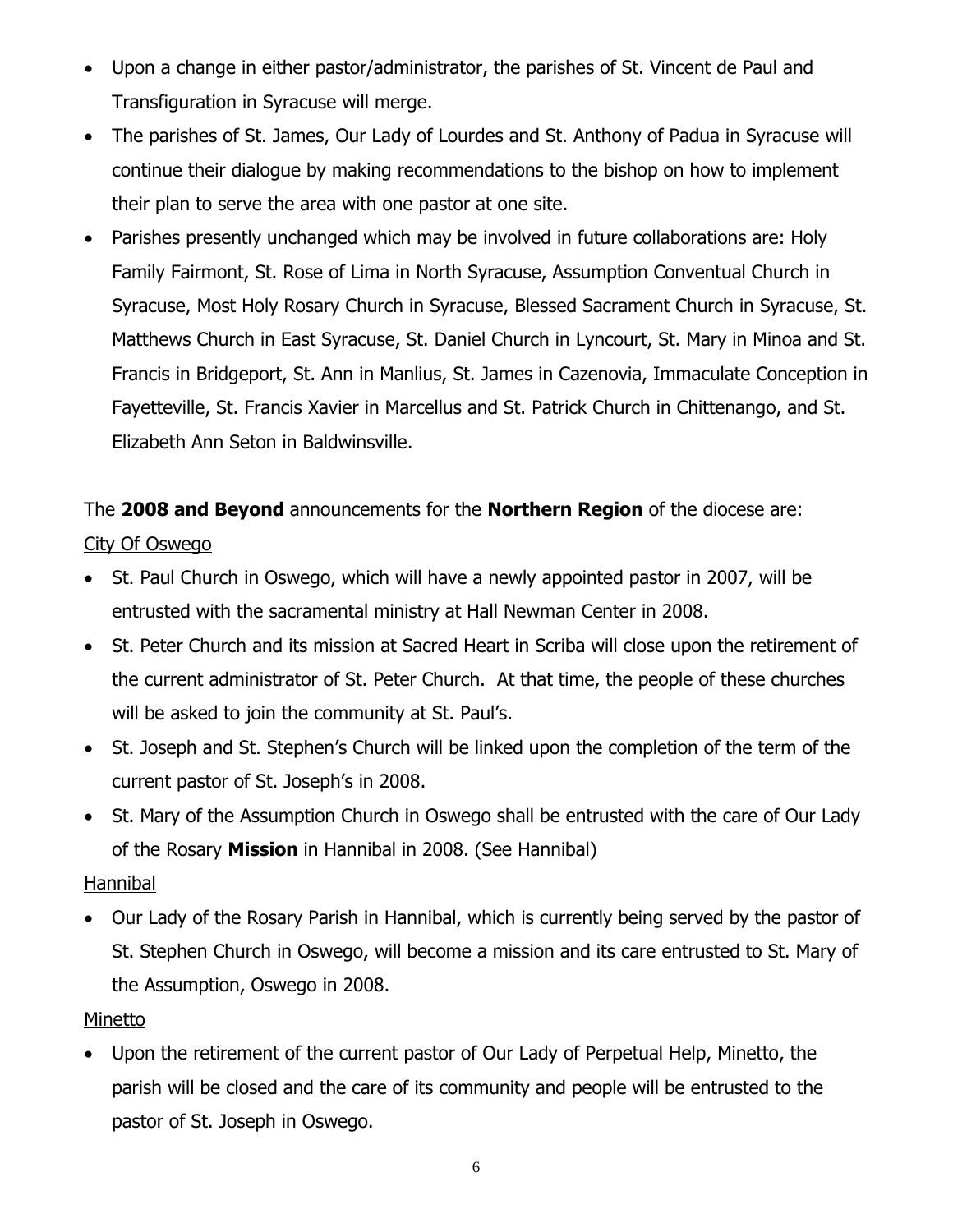Mexico & Pulaski

 Upon the next opening in the pastorate of either St. Anne, Mother of Mary in Mexico or Christ Our Light in Pulaski, the parishes will be linked.

### The **2008 and Beyond** decisions for the **Eastern Region** of the diocese are as follows:

- Upon the retirement of the pastor of St. John's Church in North Bay, St. John's will be closed. The parish will continue at St. Mary of the Lake Mission, Verona Beach.
- St. Mary of the Lake Mission will be entrusted to the care of St. Agatha Church in Canastota.
- Upon a change in pastor, St. John the Baptist and Transfiguration Churches in Rome will merge.
- The parishes of St. Paul Church in Rome, St. Joseph Church in Lee Center, St. Patrick Church in Taberg and St. John Church in Camden will have a facilitated conversation about their future.
- At the conclusion of the terms of their pastors in 2008, St. Patrick Church and St. Joseph Church in Oneida will be linked.
- Upon the retirement of the administrator of St. Francis in Durhamville and St. Theresa in Munnsville these parishes will be closed. The care of the people and the territory will be entrusted to the pastor serving the Oneida Catholic Community.
- Upon the retirement of the pastor of Our Lady of Good Counsel in Verona, the parish will be closed. The care of its people and territory will be entrusted to the pastor of Holy Family in Vernon.
- Upon the end of the term of the pastor of St. Helena in Sherill this parish will be linked with the parish of Holy Family in Vernon.
- Upon the retirement of the pastor of St. Joseph in Oriskany Falls, the parish will be linked with St. Bernard's in Waterville.
- St. Peter and St. Mark parishes in North Utica will enter a facilitated conversation to develop collaborative ministries in their area.
- Holy Trinity, Historic St. John, and St. Joseph-St. Patrick Churches in Utica will enter a facilitated dialogue to explore and create collaborative urban ministries in the areas served by their parishes.